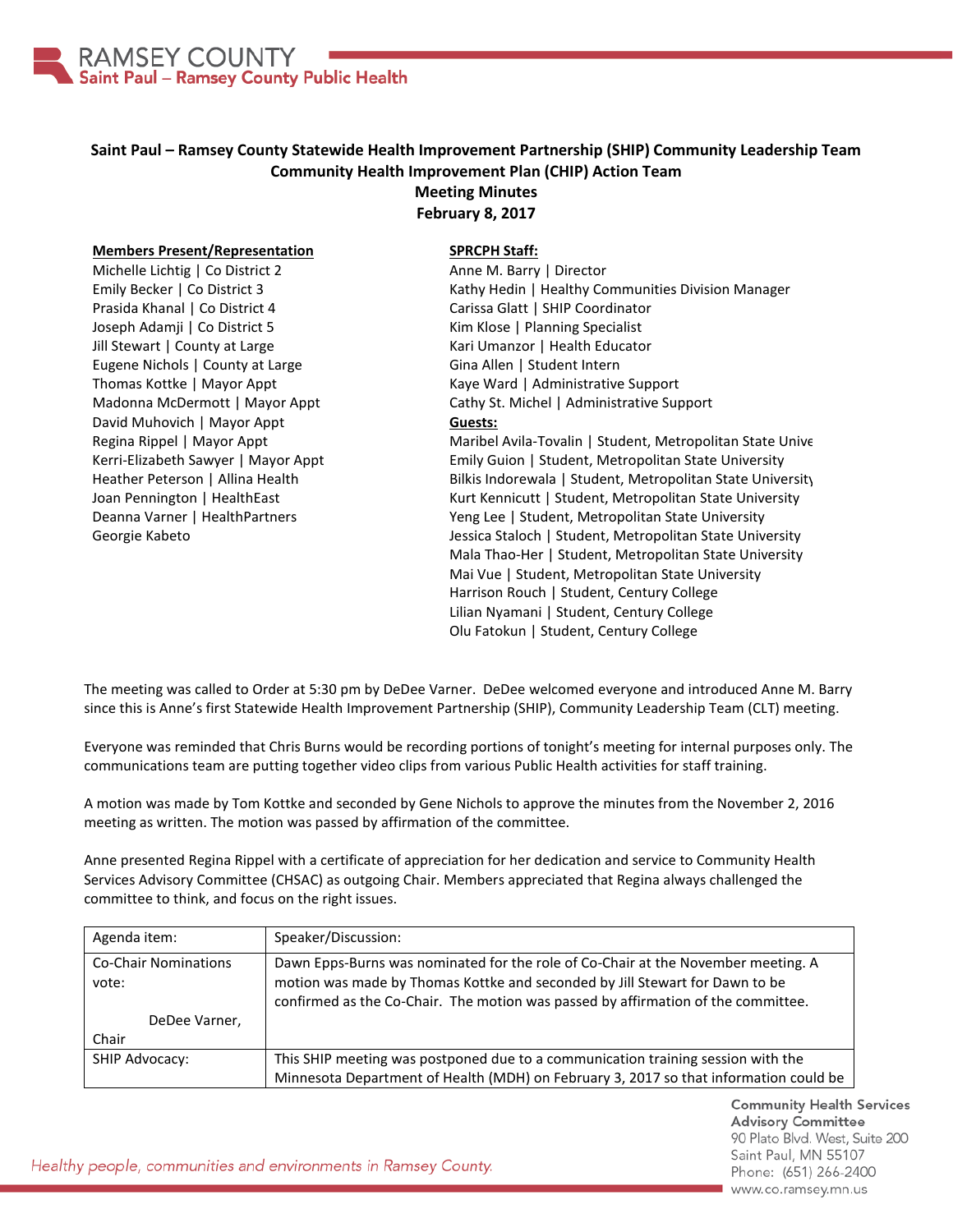

|        | <b>Eugene Nichols</b>      | shared with the SHIP CLT members. Gene and Tom were in attendance with three staff                                                                                                                                                                                                                                                                                                                                                                                                                             |
|--------|----------------------------|----------------------------------------------------------------------------------------------------------------------------------------------------------------------------------------------------------------------------------------------------------------------------------------------------------------------------------------------------------------------------------------------------------------------------------------------------------------------------------------------------------------|
|        | Dr. Thomas                 | from Saint Paul - Ramsey County Public Health.                                                                                                                                                                                                                                                                                                                                                                                                                                                                 |
| Kottke |                            | Carissa introduced several handouts to encourage advocacy of the SHIP grant:                                                                                                                                                                                                                                                                                                                                                                                                                                   |
|        | Carissa Glatt<br>Kim Klose | Talking Points: 2017 Legislative Session gives highlights of items being discussed with<br>legislators about SHIP in light of recent election results.                                                                                                                                                                                                                                                                                                                                                         |
|        |                            | Better Health Together is a broad overview to encourage community members to be an<br>advocate for SHIP. It shows the reach of accomplishments over nine months of 2016,<br>presents statistics surrounding SHIP, and will enable citizens to discuss the positive<br>outcomes of prevention with key people.                                                                                                                                                                                                  |
|        |                            | <b>Communication Plan</b> describes tools to create a precise and focused message that can be<br>presented in less than a minute.                                                                                                                                                                                                                                                                                                                                                                              |
|        |                            | Techniques for effective advocacy were presented by members who attended the                                                                                                                                                                                                                                                                                                                                                                                                                                   |
|        |                            | training:<br>Create an elevator speech with a local focus. Be very clear about your goal so that<br>$\bullet$<br>you can bring your message to your audience and stay on focus.<br>Practice realistic scenarios of distraction and bridging back to your message.<br>٠<br>Determine who your audience is by keying in on decision makers.<br>٠<br>Determine what you want your audience to do and then identify barriers.<br>٠                                                                                 |
|        |                            | Consider the opponent's point of view and prepare a response for it.<br>$\bullet$                                                                                                                                                                                                                                                                                                                                                                                                                              |
|        |                            | Eliminate jargon so that your message is clear.<br>$\bullet$                                                                                                                                                                                                                                                                                                                                                                                                                                                   |
|        |                            | Bridge the gap from health care to health with our legislators. Tell a story that has a<br>$\bullet$<br>personal connection, stress the return on investment for prevention and community<br>health, or compare the cost of care when preventive measures are in place vs. when<br>they are removed.                                                                                                                                                                                                           |
|        |                            | Seek out advocates who will be influential with your legislator, and connect with all<br>$\bullet$<br>who are impacted by SHIP outcomes.                                                                                                                                                                                                                                                                                                                                                                       |
|        |                            | Balance your message with the effects on children. Advocating for children's health is<br>٠<br>very effective.                                                                                                                                                                                                                                                                                                                                                                                                 |
|        |                            | Creating a healthy community will attract community development. The millennial<br>$\bullet$<br>generation tends to move to where they want to live and then look for employment.<br>It is possible to have misaligned incentives. The healthcare industry may recognize<br>$\bullet$<br>the positive outcomes of SHIP, but are working to eliminate the provider tax that<br>funds it. Find a point at which everyone agrees. Then understand where the barriers<br>occur and work to reach a common outcome. |
|        |                            | Use the SHIP logo on everything so people see it and recognize everything SHIP does.<br>٠<br>Preparation is crucial. Prepare your response to questions supporting and opposing<br>$\bullet$<br>your view. Pivot and bridge back to your message if you get a question you are not<br>prepared to address.                                                                                                                                                                                                     |
|        |                            | There are many ways to deliver our message:                                                                                                                                                                                                                                                                                                                                                                                                                                                                    |
|        |                            | Use social, print and digital media.<br>$\bullet$                                                                                                                                                                                                                                                                                                                                                                                                                                                              |
|        |                            | Tie your message to an event and invite a reporter to attend.<br>٠<br>Use letters to the editor.<br>$\bullet$                                                                                                                                                                                                                                                                                                                                                                                                  |
|        |                            | Images can be very powerful.<br>$\bullet$                                                                                                                                                                                                                                                                                                                                                                                                                                                                      |
|        |                            | Attend events and bridge to your message.<br>$\bullet$                                                                                                                                                                                                                                                                                                                                                                                                                                                         |

Community Health Services<br>Advisory Committee 90 Plato Blvd. West, Suite 200 Saint Paul, MN 55107 Phone: (651) 266-2400 www.co.ramsey.mn.us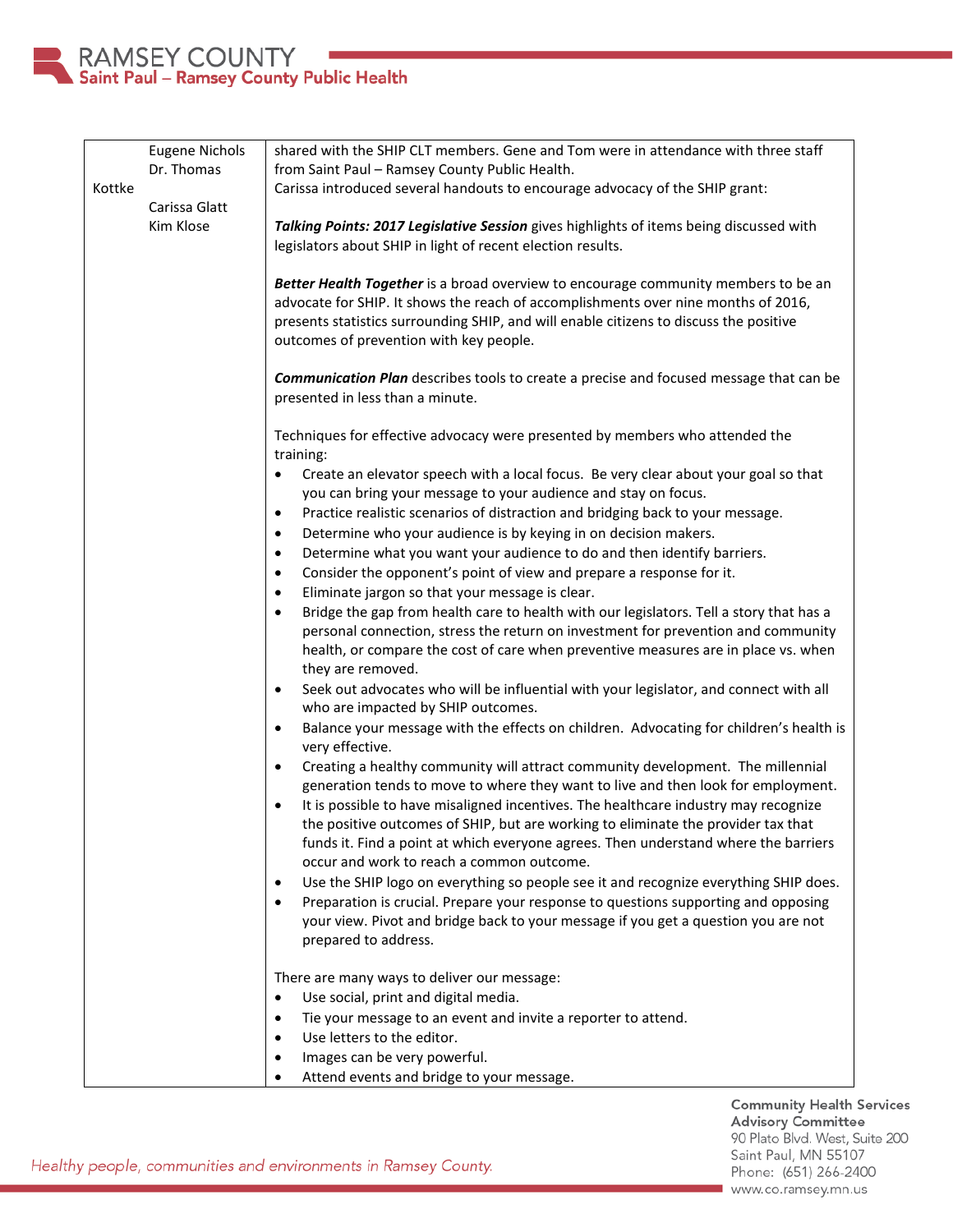

|                                                                                                                                                                                 | If you are interested in working on a subgroup advocating SHIP, contact Carissa Glatt at<br>carissa.glatt@co.ramsey.mn.us. This group will need to meet while the legislature is still in<br>session, and can address questions in more detail. Some technical assistance from MDH<br>may be available.<br>Keep contacting legislators about things you care about.                                                                                                                                                                                                                                                                                                                                                                                                                                                                                                                                                                                                      |
|---------------------------------------------------------------------------------------------------------------------------------------------------------------------------------|--------------------------------------------------------------------------------------------------------------------------------------------------------------------------------------------------------------------------------------------------------------------------------------------------------------------------------------------------------------------------------------------------------------------------------------------------------------------------------------------------------------------------------------------------------------------------------------------------------------------------------------------------------------------------------------------------------------------------------------------------------------------------------------------------------------------------------------------------------------------------------------------------------------------------------------------------------------------------|
| SHIP Updates and<br>Discussion                                                                                                                                                  |                                                                                                                                                                                                                                                                                                                                                                                                                                                                                                                                                                                                                                                                                                                                                                                                                                                                                                                                                                          |
| <b>SHIP Annual</b><br>а.<br>report review:<br>Carissa Glatt<br>(SHIP<br>Coordinator),<br>Saint Paul -<br><b>Ramsey County</b><br>Public Health                                  | The SHIP Annual Report was received today. Outcomes are building on the work SHIP has<br>done. If you would like to send a copy of the annual report to a potential partner<br>organization, send contact information to Carissa Glatt at Carissa.glatt@co.ramsey.mn.us.<br>The report shows what SHIP is doing in each school district with a focus on health equity.<br>Members were encouraged to request data on other focus areas if they wish.                                                                                                                                                                                                                                                                                                                                                                                                                                                                                                                     |
| SHIP logo<br>b.<br>change:                                                                                                                                                      | SHIP changed their name and logo and in order to revive their branding. It is very important<br>to brand everything.                                                                                                                                                                                                                                                                                                                                                                                                                                                                                                                                                                                                                                                                                                                                                                                                                                                     |
| Carissa Glatt<br>(SHIP Coordinator),<br>Paul -<br>Saint<br><b>Ramsey County</b><br><b>Public Health</b>                                                                         |                                                                                                                                                                                                                                                                                                                                                                                                                                                                                                                                                                                                                                                                                                                                                                                                                                                                                                                                                                          |
| RFQ for healthy<br>c.<br>eating for youth<br>Review<br>committee<br>interest?<br>Kim Klose,<br>Planning<br>Specialist, Saint<br>Paul - Ramsey<br><b>County Public</b><br>Health | `There is a Request for Quote (RFQ) named Healthy Youth, Healthy Communities that is<br>currently open. Proposals are due March 2, 2017. There is a need for two more<br>community members to sit on the review team. If you are interested in serving in this<br>capacity, contact Kim at kim.klose@co.ramsey.mn.us. Review team members will pick up<br>proposals on March 6 and meet to discuss them on March 15. Interviews of the vendors,<br>if needed, will be March 21 and 22 over lunch hour. If you would like more information<br>regarding details and logistics contact Kim at kim.klose@co.ramsey.mn.us.<br>If you are interested in this role but unable to attend in March, you will be considered for<br>future review teams.<br>If your organization is submitting a proposal you cannot be on the review team. Students<br>are able to serve as a reviewer if they live, work or go to school in Ramsey County, and it<br>is an excellent experience. |
| Latino-focused<br>d.<br>RFQ:                                                                                                                                                    | A selection has been made, but the contract has not yet been fully executed. There will<br>be more information once it is approved.                                                                                                                                                                                                                                                                                                                                                                                                                                                                                                                                                                                                                                                                                                                                                                                                                                      |
| Kim Klose,<br>Planning<br>Specialist, Saint<br>Paul - Ramsey                                                                                                                    |                                                                                                                                                                                                                                                                                                                                                                                                                                                                                                                                                                                                                                                                                                                                                                                                                                                                                                                                                                          |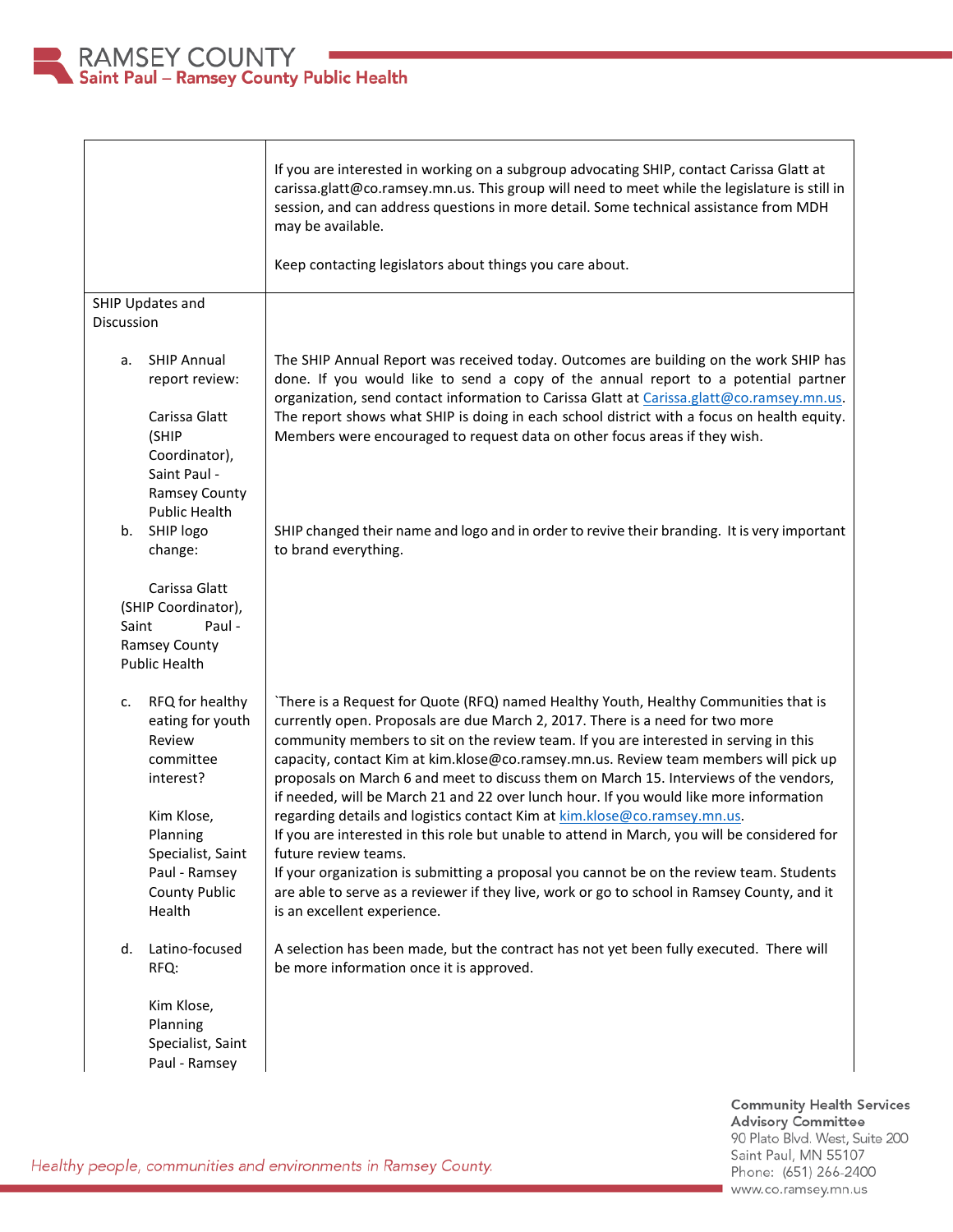

|    | <b>County Public</b><br>Health                                                                                                                                                  |                                                                                                                                                                                                                                                                                                                                                                                                                                                                                                                                                                                                                                                                                                                                                                                                                                                                                                                                                                                                                                                                                                                                                                                                                                                                                                                                                                                     |
|----|---------------------------------------------------------------------------------------------------------------------------------------------------------------------------------|-------------------------------------------------------------------------------------------------------------------------------------------------------------------------------------------------------------------------------------------------------------------------------------------------------------------------------------------------------------------------------------------------------------------------------------------------------------------------------------------------------------------------------------------------------------------------------------------------------------------------------------------------------------------------------------------------------------------------------------------------------------------------------------------------------------------------------------------------------------------------------------------------------------------------------------------------------------------------------------------------------------------------------------------------------------------------------------------------------------------------------------------------------------------------------------------------------------------------------------------------------------------------------------------------------------------------------------------------------------------------------------|
| e. | HUD and<br>smoking ban<br>rule:<br>Carissa spoke on<br>Betsy's behalf                                                                                                           | Public housing will be smoke-free by August 2018. Saint Paul Public Housing Agency<br>(SPPHA) has been working on high-level plan for communication. They are acquiring as<br>many resources as possible so that residents can get through a night without smoking.<br>There will be a meeting in March with tobacco research organizations to lay out a plan for<br>distribution. They are trying to get resources through Community Health Workers<br>(CHWs). Wellshare International has been educating through CHWs. The target<br>timeframe is to contact residents six months prior to the ban.                                                                                                                                                                                                                                                                                                                                                                                                                                                                                                                                                                                                                                                                                                                                                                               |
| f. | Saint Paul<br>Pedestrian<br>Plan(SPPP)/ Safe<br>Routes to School<br>(SRTS):<br>Carissa Glatt<br>(SHIP<br>Coordinator),<br>Saint Paul -<br>Ramsey County<br><b>Public Health</b> | SHIP will be supporting the Saint Paul Pedestrian Plan (SPPP). The goal is to make Saint<br>Paul more pedestrian friendly as well as building upon the work of Safe Routes to School<br>(SRTS) with the Saint Paul Public School District (SPPS). SPPS was granted a bike fleet<br>through Minnesota Department of Transportation and will work with Bike Alliance to<br>teach student bike safety during summer school. The school district can rent the fleet to<br>schools during the school year if students participate in the training. Over the winter the<br>students can learn skills by helping to repair the bikes. Another fleet supported by Park<br>Nicollet Foundation teaches adults from immigrant communities who may have never<br>ridden bikes before but want to learn. Allina supports a Bikes for Kids program. The<br>Spokes program accepts donated bikes, repairs them and uses them in their training<br>program. Organizations can request to be placed on the schedule for a training session by<br>sending an email to info@bikemn.org.<br>SPPS was given an award for their rapid planning sessions for SRTS implementation at<br>three schools, and their city-wide SRTS plan. The goal is an entire plan for each school in<br>the district. Saint Paul - Ramsey County Public Health staff are working hard to coordinate<br>the various efforts. |
| g. | Health Impact<br>Assessment:<br>Kathy Hedin,<br>Healthy<br>Communities<br>Division<br>Manager, Saint<br>Paul - Ramsey<br><b>County Public</b><br>Health                         | A land bridge over Interstate 94 between Dale and Cretin is currently being planned to<br>help bridge the community. Rondo Avenue, Inc. is involved in the planning. This effort<br>began in summer 2016 when United States Department of Transportation indicated that<br>it will invest in improvements to I-94 between Saint Paul and Minneapolis. The Rondo<br>committee documented how community affects health, and how something like a land<br>bridge can improve the health of the community. Saint Paul Department of Planning and<br>Economic Development and Minnesota Department of Transportation support this<br>project. In addition, the Dale street bridge is being repaired by Ramsey County Public<br>Works. The decision to engage the community stems from the impact to the Rondo<br>neighborhood when I-94 was constructed. Saint Paul - Ramsey County Public Health<br>(SPRCPH) has been involved for months to explore ways to include art and community<br>identity in the design. Other organizations such as Saint Paul Promise Neighborhood,<br>Friendly Streets, the African American Leadership Forum, Open Cities Health Center and<br>Model Cities could assist with community involvement.                                                                                                                                                       |
| h. | <b>Health Equity</b><br>Data Analysis<br>(HEDA) Update:<br>Kim Klose<br>(Planning                                                                                               | Health Equity Data Analysis is ongoing. MDH reached out to all SHIP grants throughout<br>the state to find out how they use data to tell their story. SPRCPH was one of ten sites<br>selected to participate in the pilot project. SHIP teams chose one preventable disease in<br>their community or one topic relevant to their community. We will use the data to<br>document stories, make it user friendly and then present the information to decision                                                                                                                                                                                                                                                                                                                                                                                                                                                                                                                                                                                                                                                                                                                                                                                                                                                                                                                         |

**Community Health Services<br>Advisory Committee** 90 Plato Blvd. West, Suite 200 Saint Paul, MN 55107 Phone: (651) 266-2400 www.co.ramsey.mn.us